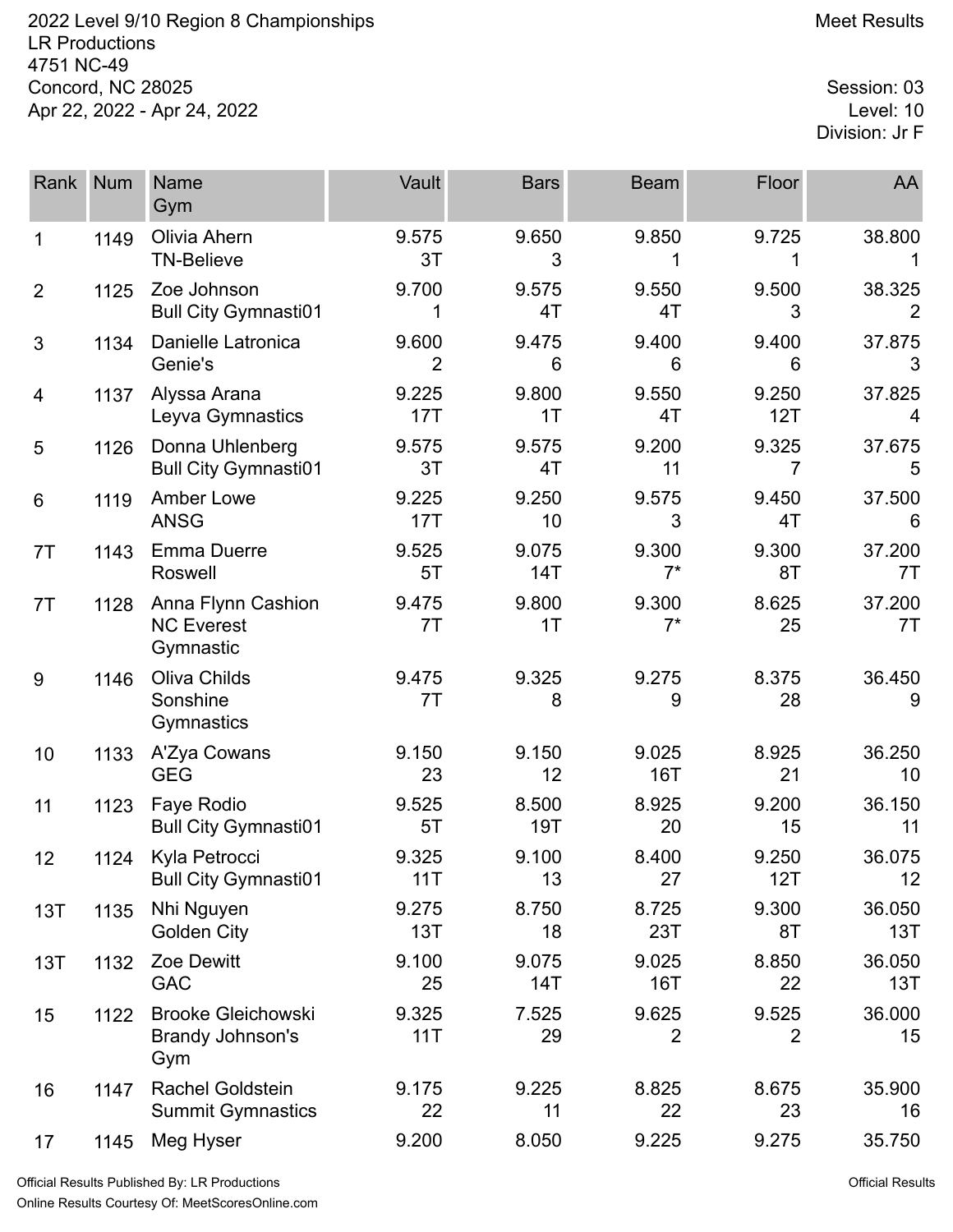2022 Level 9/10 Region 8 Championships **Meet Results** Meet Results LR Productions 4751 NC-49 Concord, NC 28025 Session: 03<br>Apr 22, 2022 - Apr 24, 2022 Apr 22, 2022 - Apr 24, 2022

Division: Jr F

| Rank       | <b>Num</b> | <b>Name</b><br>Gym                                                     | Vault        | <b>Bars</b>         | <b>Beam</b>  | Floor               | AA                   |
|------------|------------|------------------------------------------------------------------------|--------------|---------------------|--------------|---------------------|----------------------|
|            |            | Roswell                                                                | 21           | 27                  | 10           | <b>10T</b>          | 17                   |
| <b>18T</b> | 1136       | Jazmine O'Donnell<br><b>Golden City</b>                                | 9.000<br>27T | 8.200<br>25         | 9.050<br>15  | 9.250<br>12T        | 35.500<br><b>18T</b> |
| <b>18T</b> | 1138       | Journhi Conyers<br>Morgan's Gymnastics                                 | 9.025<br>26  | 9.450<br>7          | 8.075<br>28  | 8.950<br>20         | 35.500<br>18T        |
| 20         | 1127       | Ava Buquoi<br>Elmwood-LA                                               | 9.400<br>9T  | 9.300<br>9          | 8.050<br>29  | 8.650<br>24         | 35.400<br>20         |
| 21         | 1139       | Lydia McNair<br><b>Mountain Brook</b>                                  | 9.000<br>27T | 8.825<br>17         | 9.075<br>13T | 8.450<br>27         | 35.350<br>21         |
| 22         | 1140       | <b>Abigail Willis</b><br><b>Mountain Brook</b>                         | 9.225<br>17T | 8.475<br>21         | 8.525<br>25T | 9.100<br>17T        | 35.325<br>22         |
| 23         | 1141       | Kerrington Baham<br>North Shore-LA                                     | 9.225<br>17T | 9.025<br>16         | 9.075<br>13T | 7.925<br>30         | 35.250<br>23         |
| 24         | 1150       | Sarah King<br>TN-GCC                                                   | 9.400<br>9T  | 8.250<br>23         | 9.025<br>16T | 8.550<br>26         | 35.225<br>24         |
| 25         | 1131       | <b>Ally Lubbers</b><br><b>GAA</b>                                      | 9.250<br>16  | 8.500<br><b>19T</b> | 9.175<br>12  | 8.075<br>29         | 35.000<br>25         |
| 26         | 1152       | Ella Isley<br>U.S. Gold Destin                                         | 9.275<br>13T | 8.300<br>22         | 7.775<br>31  | 9.450<br>4T         | 34.800<br>26         |
| 27         | 1120       | Kady Bills-McCoy<br>Brandy Johnson's<br>Gym                            | 9.125<br>24  | 7.850<br>28         | 8.725<br>23T | 9.000<br>19         | 34.700<br>27         |
| 28         | 1129       | <b>Aria Roberts</b><br><b>NC Everest</b><br>Gymnastic                  | 8.650<br>31  | 8.100<br>26         | 8.525<br>25T | 9.275<br><b>10T</b> | 34.550<br>28         |
| 29         | 1148       | Victoria Perron<br><b>Summit Gymnastics</b>                            | 9.000<br>27T | 8.225<br>24         | 7.850<br>30  | 9.100<br>17T        | 34.175<br>29         |
| 30         | 1130       | <b>Olivia Preston</b><br>Fusion                                        | 8.725<br>30  | 7.150<br>30         | 8.950<br>19  | 7.525<br>31         | 32.350<br>30         |
| 31         | 112        | *Elisa<br>Sosa-Pesantes-IES<br><b>Bm Fx</b><br>Brandy Johnson's<br>Gym | 32           | 31T                 | 8.875<br>21  | 9.175<br>16         | 18.050<br>31         |
| 32         | 122        | *Margaret<br>Maambo-IES Vt<br><b>NC Perfect Balance</b>                | 9.275<br>13T | 31T                 | 32           | 32                  | 9.275<br>32          |

Official Results Published By: LR Productions Online Results Courtesy Of: [MeetScoresOnline.com](http://www.meetscoresonline.com)